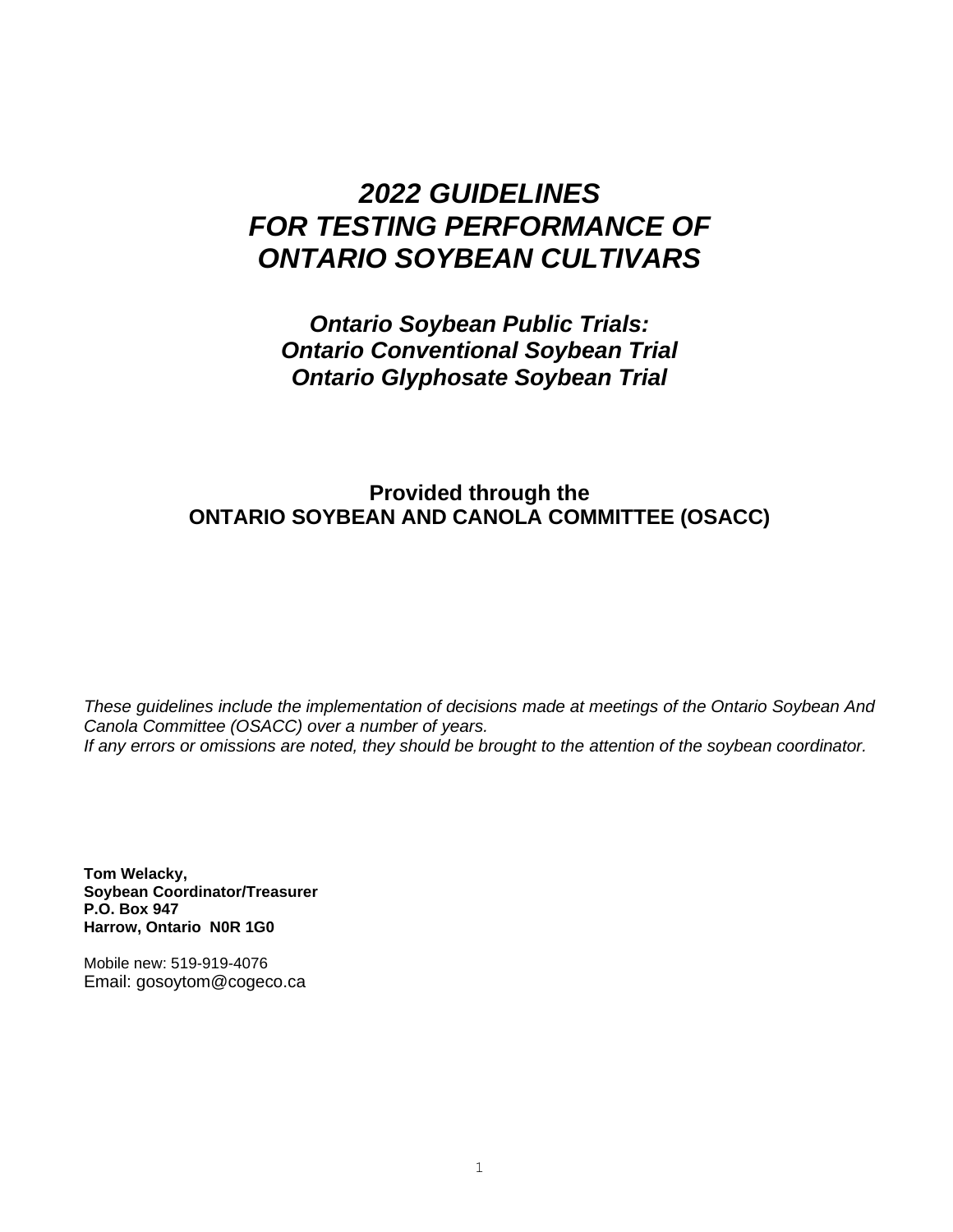# **TABLE OF CONTENTS**

| 1. |                                                        |       |  |  |  |  |
|----|--------------------------------------------------------|-------|--|--|--|--|
| 2. |                                                        |       |  |  |  |  |
| 3. |                                                        |       |  |  |  |  |
| 4. |                                                        |       |  |  |  |  |
|    | 4.1                                                    |       |  |  |  |  |
|    | 4.2                                                    |       |  |  |  |  |
|    |                                                        | i)    |  |  |  |  |
|    |                                                        | ii)   |  |  |  |  |
|    |                                                        | iii)  |  |  |  |  |
|    |                                                        | iv)   |  |  |  |  |
|    |                                                        | V)    |  |  |  |  |
|    |                                                        | vi)   |  |  |  |  |
|    |                                                        | vii)  |  |  |  |  |
|    |                                                        | viii) |  |  |  |  |
|    |                                                        | ix)   |  |  |  |  |
|    |                                                        | X)    |  |  |  |  |
|    |                                                        | xi)   |  |  |  |  |
|    |                                                        | xii)  |  |  |  |  |
|    | 4.3                                                    | i)    |  |  |  |  |
|    |                                                        | ii)   |  |  |  |  |
|    | 4.4                                                    |       |  |  |  |  |
| 5. |                                                        |       |  |  |  |  |
|    | 5.1                                                    |       |  |  |  |  |
|    | 5.2                                                    |       |  |  |  |  |
|    | 5.3                                                    |       |  |  |  |  |
|    | 5.4                                                    |       |  |  |  |  |
| 6. |                                                        |       |  |  |  |  |
| 7. | OSACC Soybean Database and Preparation of Summaries 15 |       |  |  |  |  |
|    |                                                        |       |  |  |  |  |

| Annex 1: |  |  |
|----------|--|--|
|----------|--|--|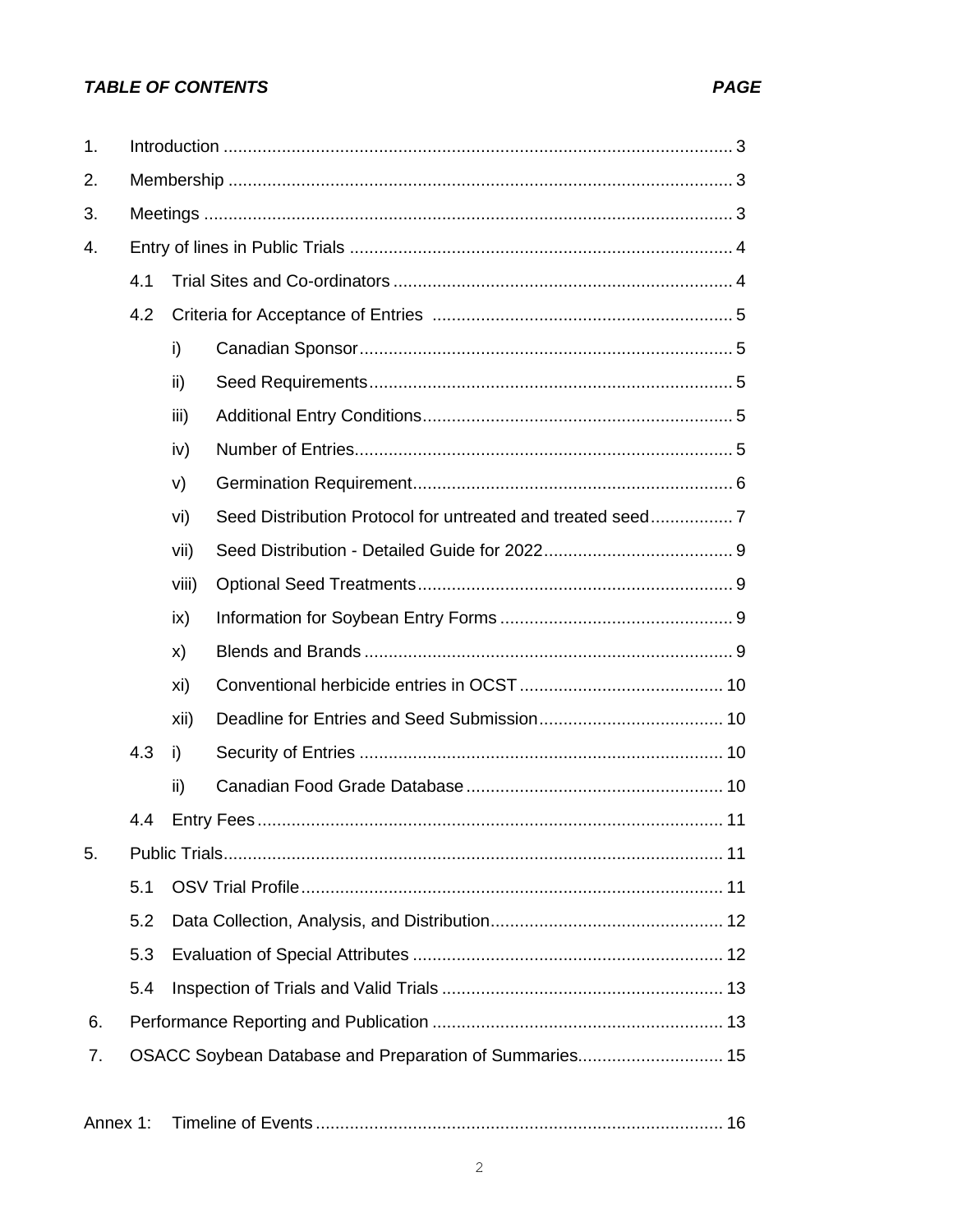## **1. Introduction**

The Ontario Soybean Trials (OST) are public trials conducted by research institutions in Ontario through the Ontario Soybean And Canola Committee (OSACC). The purpose of the Ontario Soybean Trials is to obtain agronomic, pest, disease, and quality information from oilseed varieties for use in preparing a performance report of varieties. Soybeans used for food such as Food Grade varieties are included in the trials for industry information only.

The OSVT are divided into two separate sets of trials; the Ontario Conventional Soybean Trials (**OCST**) and the Ontario Glyphosate Soybean Trials (**OGST**), each grown at the same locations.

OSACC conducts performance testing of entries registered by CFIA, or certified by CSGA, or experimental for a fee.

Entries may only be entered in the Ontario Soybean Variety Trials (OSVT) through a Canadian sponsor. The performance of registered and certified varieties is published in a brochure format entitled 2022 Report, Ontario Soybean Variety Trials and on the OSACC website, **www.GoSoy.ca** which are available in late November.

### **2. Membership**

The Ontario Soybean And Canola Committee (OSACC) is comprised of individuals from the following public and private soybean groups:

Canadian Seed Trade Association (CSTA) CSTA Researchers Ontario Agricultural College, University of Guelph (OAC) Ontario Canola Growers' Association Ontario Seed Growers Association (OSGA) Ontario Soil and Crop Improvement Association (OSCIA) Grain Farmers of Ontario (GFO) Canadian Certified Crop Advisor Association (Ontario) Ontario Ministry of Agriculture, Food and Rural Affairs Research and Development Centre, Harrow - Agriculture & Agri-Food Canada (HRDC) Research and Development Centre, Ottawa - Agriculture & Agri-Food Canada (ORDC) Ridgetown campus of the University of Guelph (UGRC) Variety Registration Office - Canadian Food Inspection Agency (VRO)

### **3. Meetings**

Annual meetings of OSACC are held during the latter part of January to discuss research reports, trial results and changes or modifications to the testing program. Other meetings may be called as necessary. A quorum is defined as **50%** of the membership of OSACC. Voting is conducted by show of hands unless a secret ballot is requested. All members will vote on all motions unless a conflict of interest is declared. Individuals who are not members of OSACC but are interested in the proceedings of these meetings may attend as observers with the permission of the OSACC Main Committee Chair, Mr. Albert Tenuta, OMAF. Main committee and research review annual meetings are held near the end of January each year. An annual Ontario Soybean Tour of public trial sites is held in September (see Annex 1).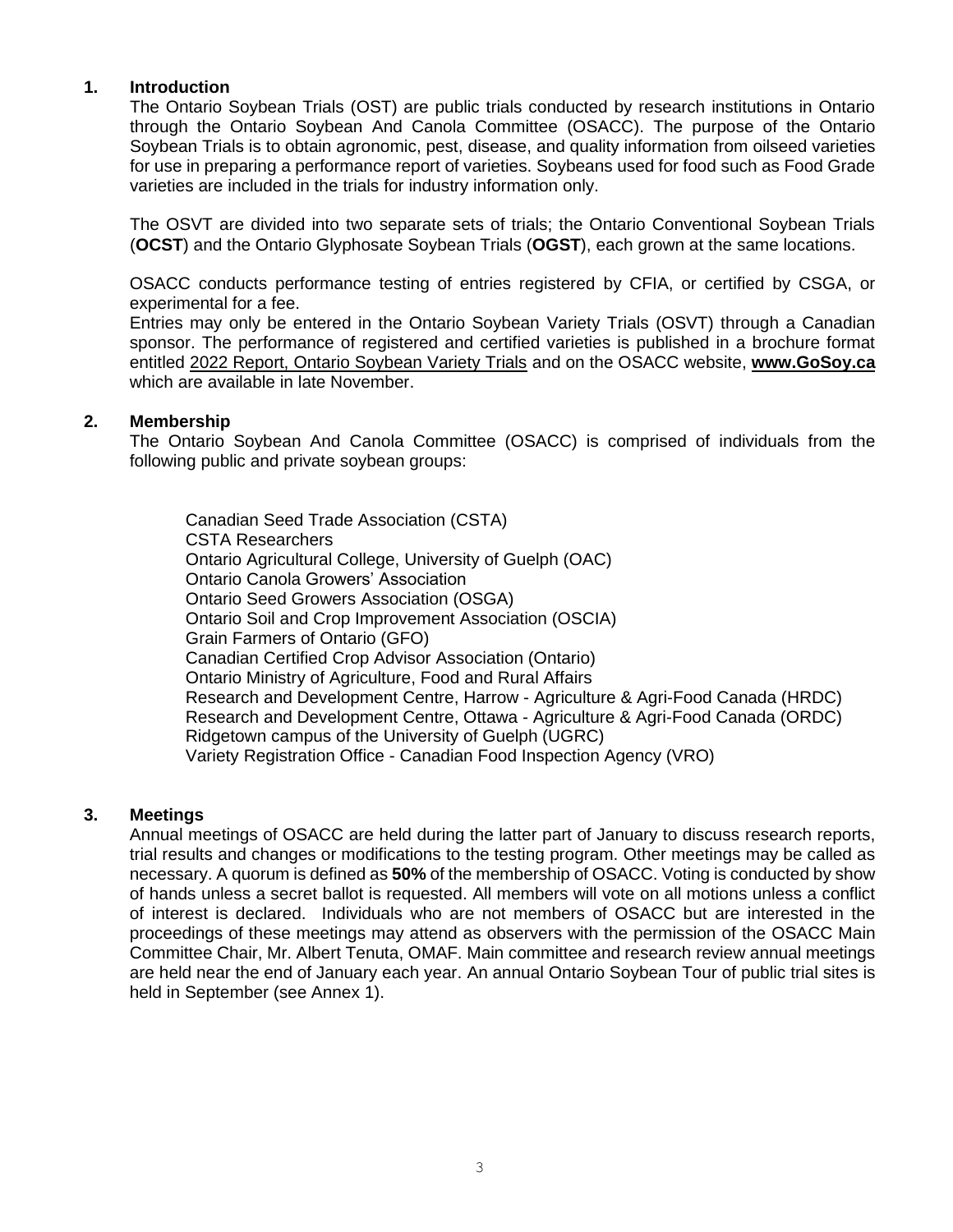# **4. Entry of Lines in Public Trials**

### **4.1 Trial Sites and Co-ordinators**

Trial sites for OST in 2022 are given in Table 1.

| <b>Heat Unit</b>                        |                          |                       | <b>Heat Units</b> | <b>Row</b>    | <b>Rows</b>             |  |
|-----------------------------------------|--------------------------|-----------------------|-------------------|---------------|-------------------------|--|
| Zone/<br><b>Maturity</b><br>Group       | Location                 | Co-operator           | Available*        | Width<br>(cm) | per<br>plot             |  |
| $(00.1 \text{ to } 00.3)$<br>(2200 CHU) | Early MG 00 New Liskeard | U of G - New Liskeard | 2200              | 56            | $\overline{\mathbf{4}}$ |  |
| <b>MG 00</b>                            | <b>Dundalk</b>           | Kent AG Research Inc  | 2400              | 56            | 3                       |  |
| $(00.2 \text{ to } 0.1)$                | Belwood                  | Kent AG Research Inc  | 2500              | 56            | 3                       |  |
| (2400 CHU)                              | Elora                    | <b>OAC</b>            | 2550              | 35            | 4                       |  |
| MG <sub>0</sub>                         | Elora                    | <b>OAC</b>            | 2550              | 35            | 4                       |  |
| (0.1 to 1.1)                            | Walton                   | Kent AG Research Inc  | 2550              | 56            | 3                       |  |
| (2600 CHU)                              | Ottawa                   | ORDC                  | 2750              | 40            | 4                       |  |
|                                         | Port Hope                | Kent AG Research Inc  | 2850              | 56            | 3                       |  |
| MG1                                     | Woodstock                | <b>OAC</b>            | 2700              | 35            | 4                       |  |
| $(0.8 \text{ to } 1.8)$                 | Exeter                   | <b>RCUG</b>           | 2900              | 38            | 6                       |  |
| (2800 CHU)                              | Winchester               | <b>KCUG</b>           | 2825              | 35            | 4                       |  |
|                                         | <b>St Marys</b>          | <b>OAC</b>            | 2900              | 35            | 4                       |  |
| Early MG2                               | Fingal (loam)            | Kent AG Research Inc. | 2900              | 56            | 3                       |  |
| $(1.7 \text{ to } 2.7)$                 | Palmyra (clay)           | <b>RCUG</b>           | 3000              | 43            | 5                       |  |
| (3100 CHU)                              | Inwood (clay)            | <b>RCUG</b>           | 3050              | 43            | 5                       |  |
|                                         | Ridgetown (loam)         | <b>RCUG</b>           | 3250              | 43            | 5                       |  |
| Late MG2                                | Chatham (loam)           | <b>RCUG</b>           | 3300              | 43            | 5                       |  |
| (2.1 to 3.2)                            | Merlin (clay)            | <b>RCUG</b>           | 3300              | 43            | 5                       |  |
| (3400 CHU)                              | Woodslee (clay)          | <b>HRDC</b>           | 3400              | 46            | 5                       |  |
|                                         | Malden (loam)            | <b>HRDC</b>           | 3500              | 46            | 5                       |  |

### **TABLE 1. Trial Sites and Co-operators for Ontario Soybean Trials – 2022**

\*Crop heat units

Co-ordinators for Individual Test Areas are as follows:

**Maturity Group (MG) MG Zone Coordinators (CHU)**

| Early MG00 Holly Byker |                                        |
|------------------------|----------------------------------------|
| (2200)                 | University of Guelph-Winchester Campus |
| <b>MG00</b>            | 12088 Baker Road                       |
| (2400)                 | Winchester ON K0C 2K0                  |
|                        | hbyker@uoguelph.ca                     |
|                        |                                        |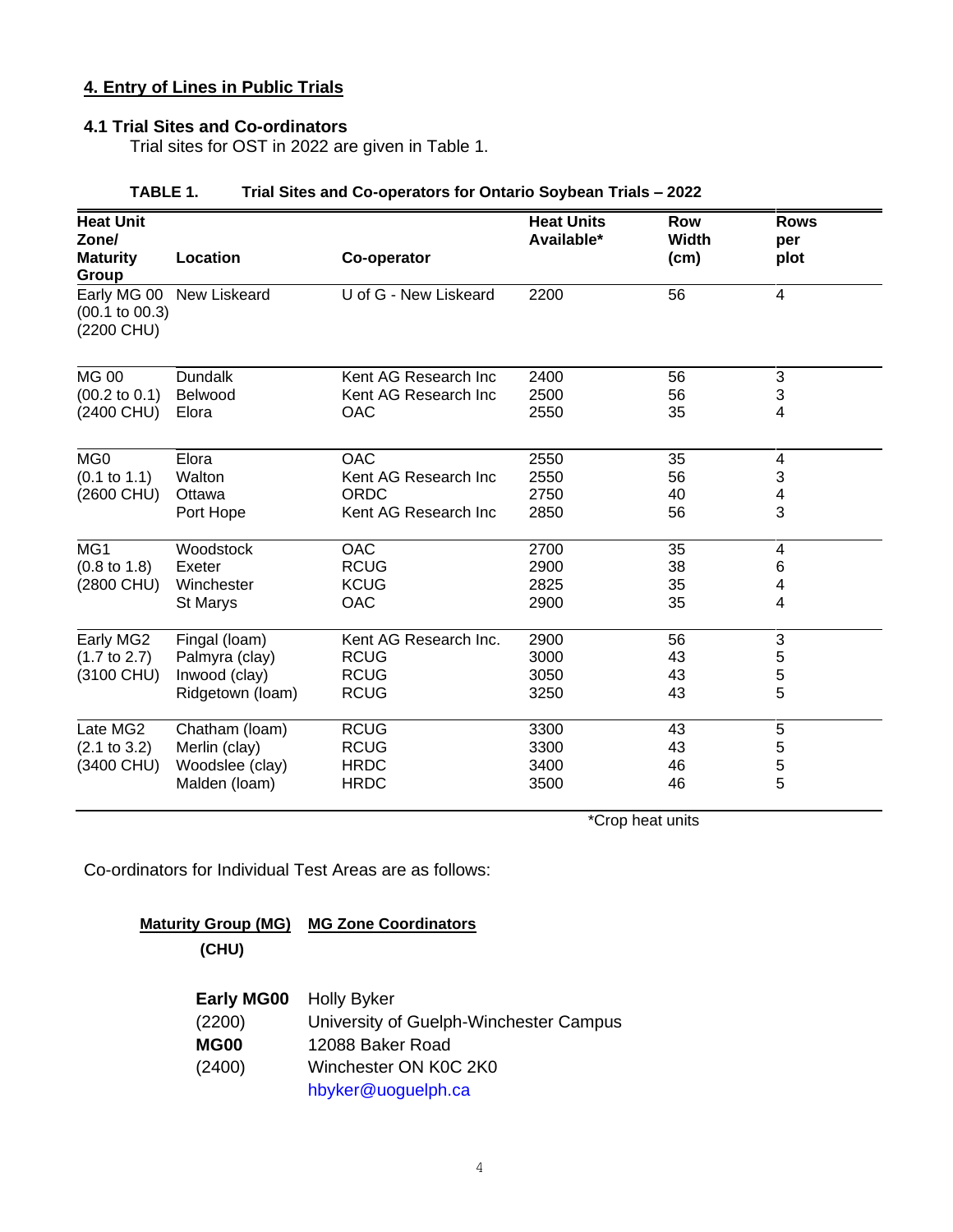| MG <sub>0</sub><br>(2600)  | Dr. Elroy Cober,<br>Ottawa Research and Development Centre (ORDC)<br>Agriculture & Agri-Food Canada<br>960 Carling Ave, Bldg # 110<br>Ottawa, Ontario K1A 0C6<br>elroy.cober@canada.ca |
|----------------------------|----------------------------------------------------------------------------------------------------------------------------------------------------------------------------------------|
| MG1<br>(2800)              | Dr. Istvan Rajcan<br>Department of Plant Agriculture (OAC)<br>Crop Science Bldg<br>University of Guelph<br>50 Stone Road East<br>Guelph, Ontario N1G 2W1<br>irajcan@uoguelph.ca        |
| <b>Early MG2</b><br>(3100) | Dr. Milad Eskandari<br>Ridgetown campus - University of Guelph<br>120 Main Street East<br>Ridgetown, Ontario N0P 2C0<br>meskanda@uoguelph.ca                                           |
| Late MG2<br>3400           | Dr. Kangfu Yu<br>Harrow Research and Development Centre (HRDC)<br>Agriculture & Agri-Food Canada<br>2585 County Rd 20<br>Harrow, Ontario N0R 1G0<br>kangfu.yu@canada.ca                |

**Seed Distributors: T**he above MG Zone Coordinators are responsible for seed management/distribution and envelope transfers for the Ontario Soybean Variety Trials in their specific MG Zone. Contact MG Coordinator for any questions related to seed distribution for entries in their specific MG Zone.

### **4.2 Criteria for Acceptance of Entries**

### **i) Canadian Sponsor**

Entries may only be entered in the OST through a Canadian sponsor located at a Canadian address. A Canadian sponsor will be an individual or organization involved in an agricultural endeavour in Canada, either public or private.

### **ii) Seed Requirements**

Entries with de-regulated traits that have stewardship requirements or special handling requirements will not be eligible for entry into public trials.

### **iii) Additional entry conditions**

Each test variety may be entered in more than one MG zone, provided the entry test fees are paid for each MG zone.

### **iv) Number of Entries**

Each sponsor may enter ten (10) entries for the OCST and ten (10) entries for the OGST for each MG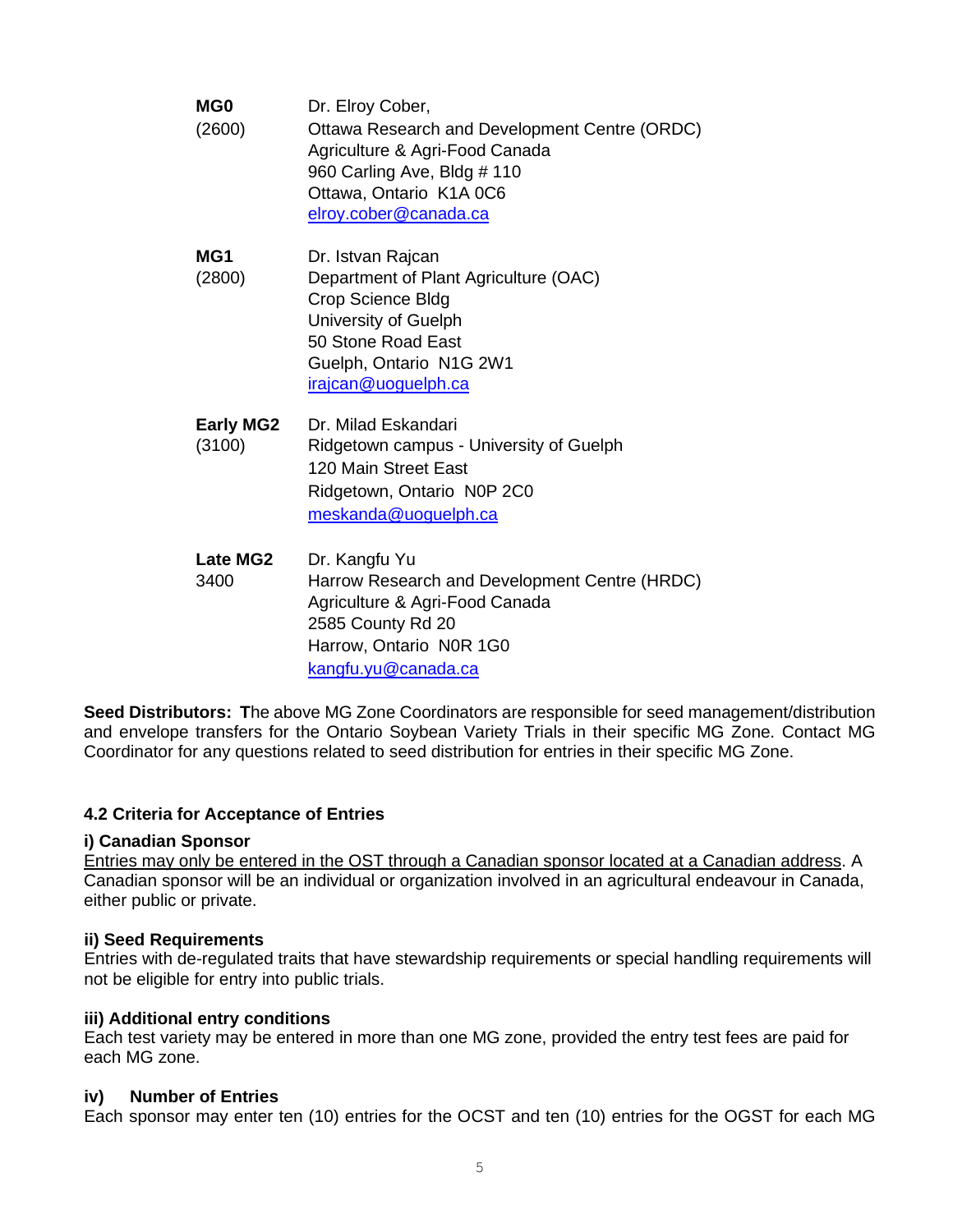zone in 2022. Sponsors are allowed a maximum of 20 entries in each OSVT MG zone.

# **v) Germination Requirement**

A germination of 85% will be assumed unless germination testing information to the contrary is provided by the source supplying the seed.

# **vi) Seed Distribution Protocol for untreated and treated seed (Updated- Feb. 27, 2022)**

Fungicide seed treatments will be an optional choice and will be supplied by the seed sponsors. The seed distribution protocol and critical Timeline target dates are outlined below. Seed Sponsors can contact the MG Coordinators responsible for the MG trial location seed as outlined in the following seed distribution list.

# **OSACC Seed Distribution for 2022**

### **Seed Distribution Table - 2022**

|            |                                         |                      |              |                    |                 |                         | Total # |
|------------|-----------------------------------------|----------------------|--------------|--------------------|-----------------|-------------------------|---------|
|            | <b>Maturity</b>                         |                      | <b>Trial</b> | <b>Seed</b>        | Seeds per       | <b>Envelopes</b>        | of      |
| <b>HUZ</b> | Group                                   | <b>Test Location</b> | Cooperator   | <b>Distributor</b> | <b>Envelope</b> | per Trial               | seed    |
| 2200       | Early MG 00                             | New Liskeard         | <b>NLUG</b>  | H. Byker           | 400             | $\overline{\mathbf{4}}$ | 1600    |
| 2400       | <b>MG 00</b>                            | <b>Dundalk</b>       | Kent AG      | H. Byker           | 400             | $\overline{\mathbf{3}}$ | 1200    |
| 2500       | <b>MG 00</b>                            | Belwood              | Kent AG      | H. Byker           | 400             | 3                       | 1200    |
| 2550       | MG <sub>0</sub>                         | Walton               | Kent AG      | E. Cober           | 400             | $\mathbf{3}$            | 1200    |
| 2850       | MG <sub>0</sub>                         | Port Hope            | Kent AG      | E. Cober           | 400             | $\mathbf{3}$            | 1200    |
| 2750       | MG <sub>0</sub>                         | Ottawa               | <b>ORCG</b>  | E. Cober           | 500             | 3                       | 1500    |
|            |                                         |                      |              |                    |                 |                         |         |
| 2550       | <b>MG 00</b>                            | Elora                | <b>OAC</b>   | Rajcan             | 500             | $\mathbf{3}$            | 1500    |
| 2550       | MG <sub>0</sub>                         | Elora                | <b>OAC</b>   | Rajcan             | 500             | 3                       | 1500    |
| 2700       | MG1                                     | Woodstock            | <b>OAC</b>   | Rajcan             | 500             | $\mathbf{3}$            | 1500    |
| 2900       | MG1                                     | St Marys             | OAC          | Rajcan             | 500             | $\mathbf{3}$            | 1500    |
| 2900       | MG1                                     | Exeter               | <b>RCUG</b>  | Rajcan             | 684             | 3                       | 2052    |
| 2825       | MG1                                     | Winchester           | <b>KCUG</b>  | Rajcan             | 250             | $6\phantom{1}$          | 1500    |
|            |                                         |                      |              |                    |                 |                         |         |
| 2900       | Early MG2                               | Fingal (loam)        | Kent AG      | Eskandari          | 400             | $\mathbf{3}$            | 1200    |
| 3000       | Early MG2                               | Palmyra (clay)       | <b>RCUG</b>  | Eskandari          | 500             | $\mathbf{3}$            | 1500    |
| 3050       | Early MG2                               | Inwood (clay)        | <b>RCUG</b>  | Eskandari          | 500             | $\mathbf{3}$            | 1500    |
| 3250       | Early MG2                               | Ridgetown (loam)     | <b>RCUG</b>  | Eskandari          | 425             | 3                       | 1275    |
|            |                                         |                      |              |                    |                 |                         |         |
| 3300       | Late MG2                                | Chatham (loam)       | <b>RCUG</b>  | Eskandari          | 425             | $\mathbf{3}$            | 1275    |
| 3300       | Late MG2                                | Merlin (clay)        | <b>RCUG</b>  | Eskandari          | 500             | 3                       | 1500    |
| 3400       | Late MG2                                | Woodslee (clay)      | <b>HRCY</b>  | Yu                 | 320             | 3                       | 960     |
| 3500       | Late MG2                                | Malden (loam)        | <b>HRCY</b>  | Yu                 | 320             | $\overline{\mathbf{3}}$ | 960     |
|            | <b>MG00</b><br>$\overline{\phantom{a}}$ | Phytophthora Trial   | Ashley       | Ashley             |                 |                         |         |
|            | MG2L                                    | Woodslee             | Wragg        | Wragg              | 50              | $\overline{\mathbf{4}}$ | 200     |
|            |                                         |                      |              |                    |                 |                         |         |
|            |                                         |                      |              |                    |                 |                         |         |

*Chart updated Feb 28, 2022*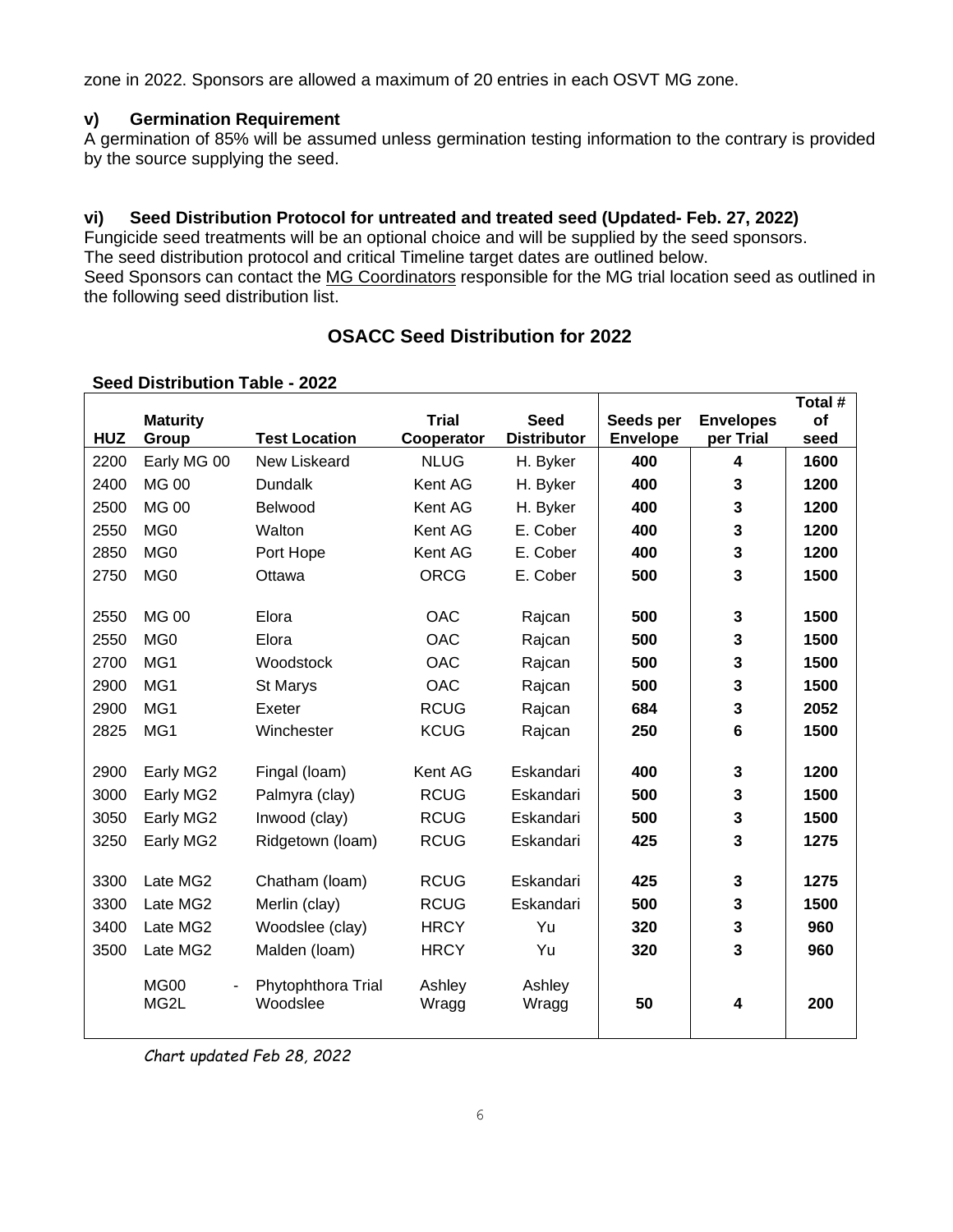# **2022 Seed Distribution Timeline**

# **Step 1 March 1-28**

Sponsors to submit variety entries to OSACC trials. Go-to Entry Forms tab on sponsor's homepage. Gosoy.ca. Reference Seed Distribution Table on Entry Form tab for entry listings. **Deadline date to submit entries is no later than midnight March 28.**

# **Step 2 March 29 - April 22**

Final Entry lists for each MG trial will be posted by March 29 on Gosoy.ca website. See Seed dDistribution Table on Entry Form tab. Sponsors package seed and prepare shipping by courier or Canada Xpresspost.

Delivery deadline to reach seed distributors with seed envelopes is midnight April 22.

Sponsors assume the cost of shipping stapled seed envelopes to MG Zone Coordinators.

# **Step 3 April 23 - May 14**

Upon receiving seed shipments, the MG zone Coordinators and Trial Cooperators arrange seed envelopes in plot design order for each trial location and prepare for planting in optimum field soil and weather conditions.

# **Detailed Guide for 2022**

Sponsors are responsible for providing seed envelopes with clear identification labels. Seed numbers as outlined on Seed Distribution Table to be placed in standard size coin #6, 3-3/8 x 6 inches seed envelopes and stapled closed.

Envelopes to be arranged by variety and clearly labeled as outlined on Seed Distribution Table.

**Dropping Entries.** Sponsors have the option for 2022 to drop entries after entry forms are closed. This can be done by going to their Entry Form and checking the Drop column box for each entry they wish to drop from the trials.

Sponsors are encouraged to use this option as early as possible. Entry Fees will not be invoiced if entry is dropped by midnight April 22.

**For 2022 –** MG coordinators will check off varieties **that have been received** by them by April 13 and/or April 19.

Gosoy.ca database will auto-generate email notifications to participating sponsors alerting them as to which entries have **not** been received by April 13 and/or on April 19 in advance of the deadline closing date of April 22.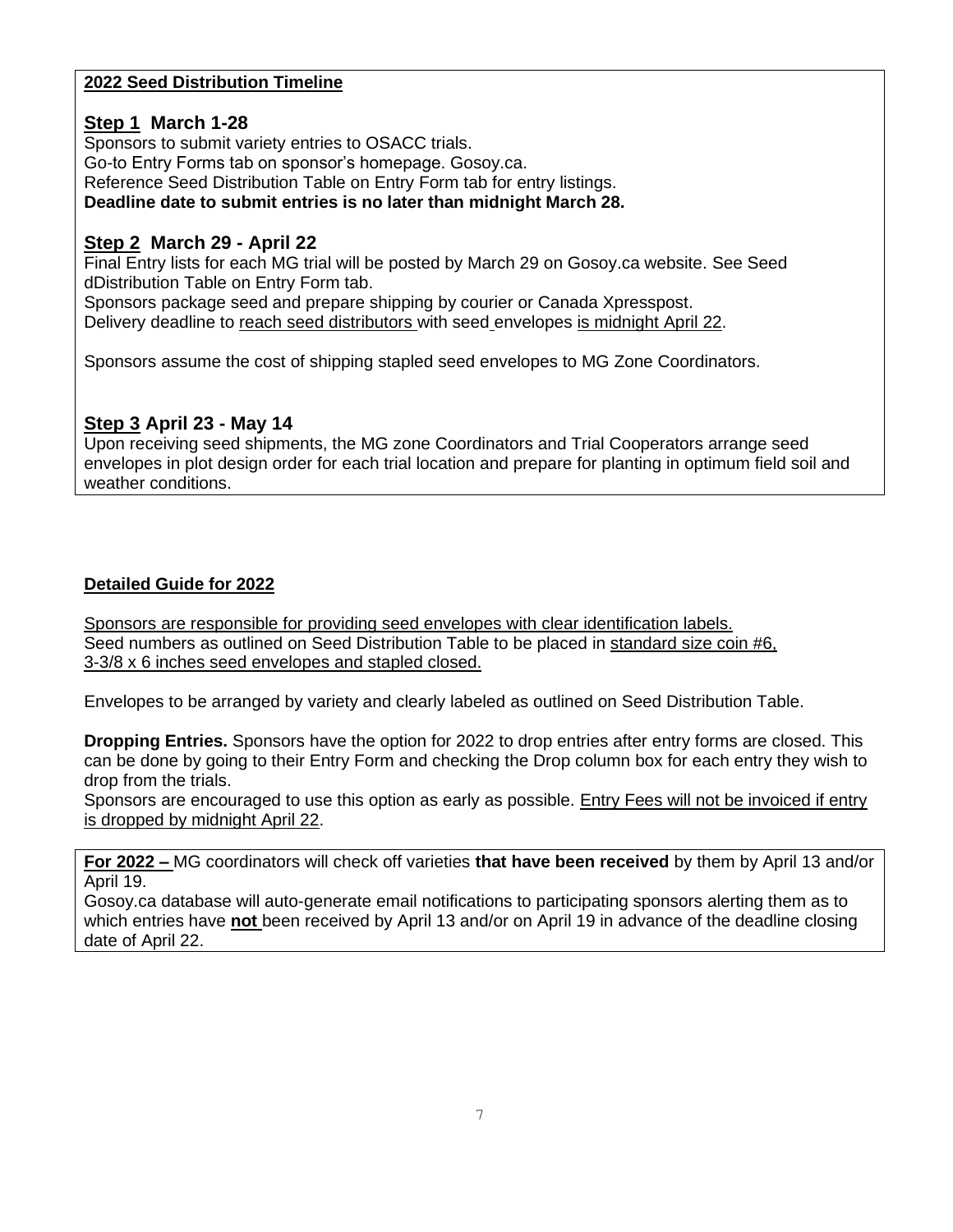**Reference "Seed Distribution Table" for Packing slips and Addresses for sending seed envelopes to each MG Coordinator or Kent Ag Trial Cooperator:** 

**Holly Byker** 12088 Baker Road Winchester ON K0C 2K0 hbyker@uoguelph.ca

### **Elroy Cober**

Ottawa Research and Development Centre Agriculture & Agri-Food Canada 960 Carling Ave. Bldg # 110 Ottawa ON K1A 0C6 [elroy.cober@canada.ca](mailto:elroy.cober@canada.ca)

### **Istvan Rajcan**

Department of Plant Agriculture (OAC) Crop Science Bldg University of Guelph 50 Stone Road East Guelph, Ontario N1G 2W1

irajcan@uoguelph.ca

### **Milad Eskandari**

Ridgetown campus - University of Guelph 120 Main Street East Ridgetown, Ontario N0P 2C0 meskanda@uoguelph.ca

#### **Kangfu Yu**

Harrow Research and Development Centre (HRDC) Agriculture & Agri-Food Canada 2585 County Rd 20 Harrow, Ontario N0R 1G0

[kangfu.yu@canada.ca](file:///C:/Users/COBERER/AppData/Local/Microsoft/Windows/INetCache/Content.Outlook/7K4MQR1W/kangfu.yu@canada.ca)

# **Kent Ag Research Inc.**

11812 Wabash line Thamesville, ON N0P 2K0 Att: John Nevills

[kentag@bell.net](mailto:kentag@bell.net)

#### **Phytophthora Trials -** Woodslee

Phytophthora seed envelopes to be sent by each seed sponsor to: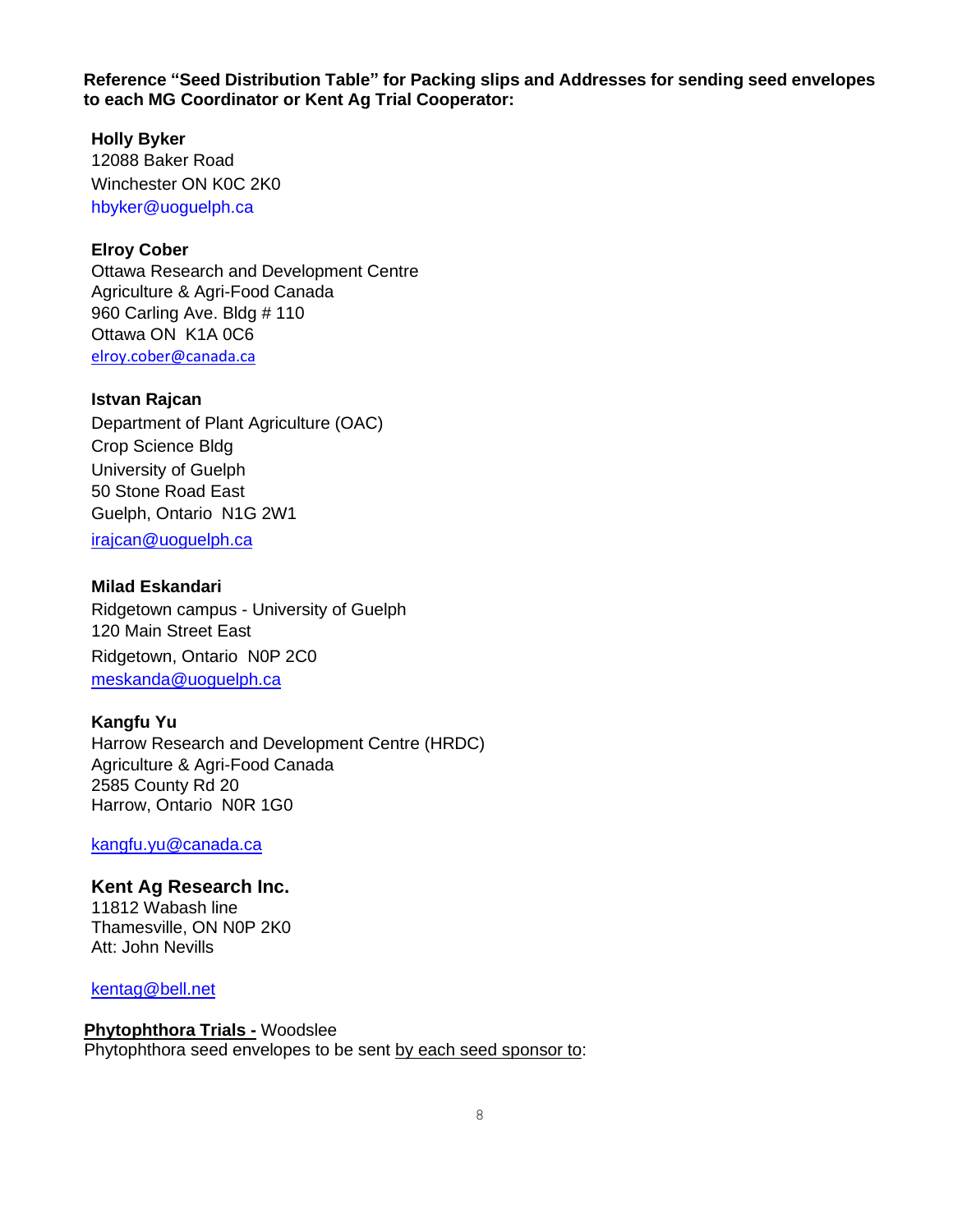# **Ashley Wragg, AAFC, 2585 County Rd 20, Harrow ON N0R 1G0**

Send individual packages of untreated seed as follows:

Exactly 50 seeds/entry X 4 seed envelopes per entry. Total seed requirement will be 200 seeds. Use standard size coin #6, 3 3/8 x 6 inches seed envelopes and stapled closed.

### **viii) Optional Seed Treatments:**

Sponsors may treat their seed with ONLY FUNGICIDES. Choices of acceptable fungicides include: Apron Maxx RTA Vibrance Maxx Evergol Energy Aceleron basic No Seed Treatment (NST).

Seed treatments that will **not be accepted** for use on OSACC soybean variety entries are any type of insecticides, nematicides and biological controls or other non-fungicide type chemicals. Fungicide seed treatments must be registered in order to be accepted for use on OSACC variety trials. Sponsors will provide the name of the seed treatment on their entry forms and these will be available on the entry form drop box and added to seed envelopes.

### **ix) Information for Entry Forms**

Entry forms will be available on the OSACC website [\(www.GoSoy.ca\)](http://www.gosoy.ca/). Information for each MG Trial Entry list can be referenced on the GoSoy.ca member's area.

Sponsors are required to mark the check box at the beginning of the entry form indicating that they will accept the conditions of the security agreement as outlined in the OSVT Guidelines, Section 4.3 (i) Security of Entries.

If an entry is made under a name or number different from that used previously, both names or numbers must be listed as well as trial year, at the time that the entry application is made. Please indicate if an entry is a backcross-derived strain of a variety recommended in Ontario.

Entry Forms must include descriptive information on flower colour, pubescence colour and hilum colour. Any Phytophthora resistance (Rps) genes known to be present in a line should be identified. Information in the "Exname" column is hidden except for Coordinator reference.

When submitting a Food Grade entry for inclusion in the OCST, sponsors must indicate that it is a Food Grade entry and indicate its distinctive attributes. Sponsors should include the CSGA Certificate of Eligibility for Certification number on the entry form; food grade entries lacking this number will be entered as (EXP) entries submitted for performance testing.

Sponsors may elect to mark a check box on the entry form indicating that they wish to have the PBR 91 or the PBR 91 pending logo attached to their variety name. The PBR 91 logo will be attached and illustrated on Table 1 for the November review by sponsors and will offer another opportunity for the sponsor to elect the application of the logo to the sponsor's variety.

Seed treatment product identification is mandatory and is made by referring to the drop down box on the entry form..

# **x) Blends and Brands**

Blends of soybean varieties will not be accepted in the Ontario Soybean Trials. Only pure-line material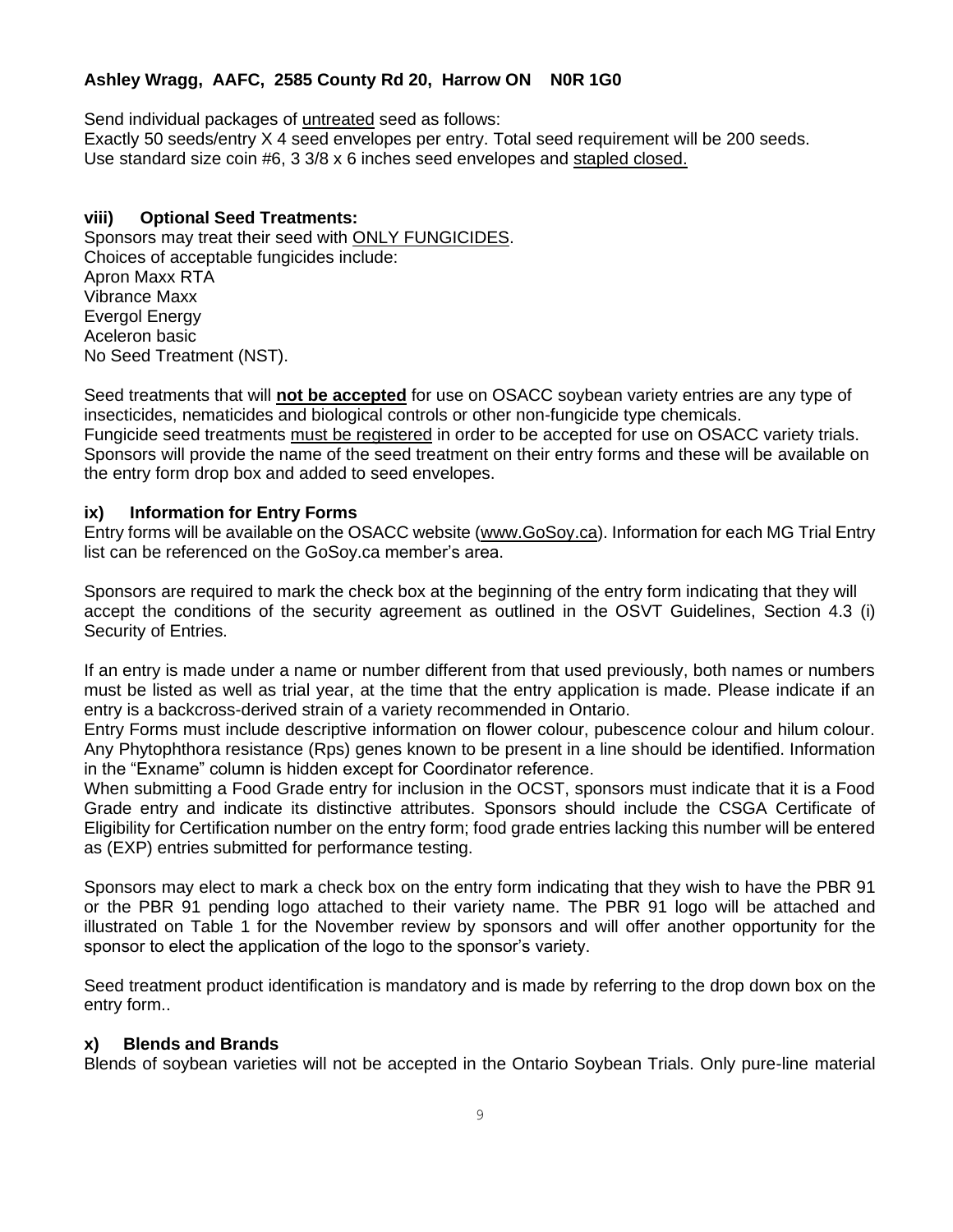which will potentially enhance the choice of cultivars for Ontario growers will be acceptable. Some U.S. companies market soybeans as Brands, which may not be the same variety each year. Such brands will not meet CFIA registration standards. Canadian representatives should ensure that entries are varieties rather than brands.

### **xi) Conventional herbicide entries in OCST**

All entries in the Ontario Conventional soybean trials not to contain glyphosate resistance genes.

### **xii) Deadline for entering and withdrawing Entries and Seed Submission**

Entry forms completed on the website [\(www.GoSoy.ca\)](http://www.gosoy.ca/) will automatically be forwarded to the appropriate coordinators and entry lists.

Sponsors also have two options to withdraw varieties from the tables by July 1 related to emergence, herbicide damage, etc as noted in section 5.4 of the 2022 OSVT Guidelines. Another option to drop a trial variety is in October during Table 1 reviews by sponsors wishing to add or drop varieties or update maturity ratings in preparation for the upcoming OSVT annual publication.

# **4.3 i) Security of Entries**

OSACC conducts soybean variety trials in Ontario as an information source for the soybean industry. Its main goal is to compare variety agronomic performance in specific maturity zone test sites across the province. OSACC does not develop intellectual property or make patent applications on the information it collects. Its primary interest is to provide producers a relative comparison of similar soybean varieties for yield and variety characteristics.

Seed of entries will be used only for the indicated trial purposes. Seed and/or pollen will not be used for breeding purposes by the trial co-operators, nor will they be given out to unauthorized individuals, except under conditions specified by the sponsoring company, institution or individual. Sponsors are asked to notify the Soybean Coordinator in writing before the submission deadline if individual companies/institutions have further restrictions on their genetic material.

### **CFIA notification of the use of Trade names or brands**

"The Seeds Act and Seeds Regulations outline that seed sponsors cannot identify a variety solely by a brand name or trademarked symbol; it must have an official variety name that does not include a trademark in any way. Sponsors can use text around the use of the official variety name in order to "brand" their products but the actual name (the official name) will not include these add-ons so advertising and packaging can include these brandings (but they cannot mislead as to the official name of the variety). The official pedigreed seed tag (blue Certified Seed tag) will ONLY have the registered name or official name (for Form 300 crops) on the CFIA logo Certified Seed tag; no branding or use of trademarked symbol is allowed."

# **ii) Canadian Food Grade Database**

**Contacts:** Eric Fedosejevs, [eric.fedosejevs@agr.gc.ca](mailto:eric.fedosejevs@agr.gc.ca)

Seed of Food Type and dual purpose soybean varieties from the Ontario Conventional Soybean Trials (**OCST**) which are registered or have a CSGA Certificate of Eligibility for Certification number will be analyzed for compositional quality for inclusion in a public Canadian Food-Grade Soybean Database on the OSACC website – [www.GoSoy.ca](http://www.gosoy.ca/) .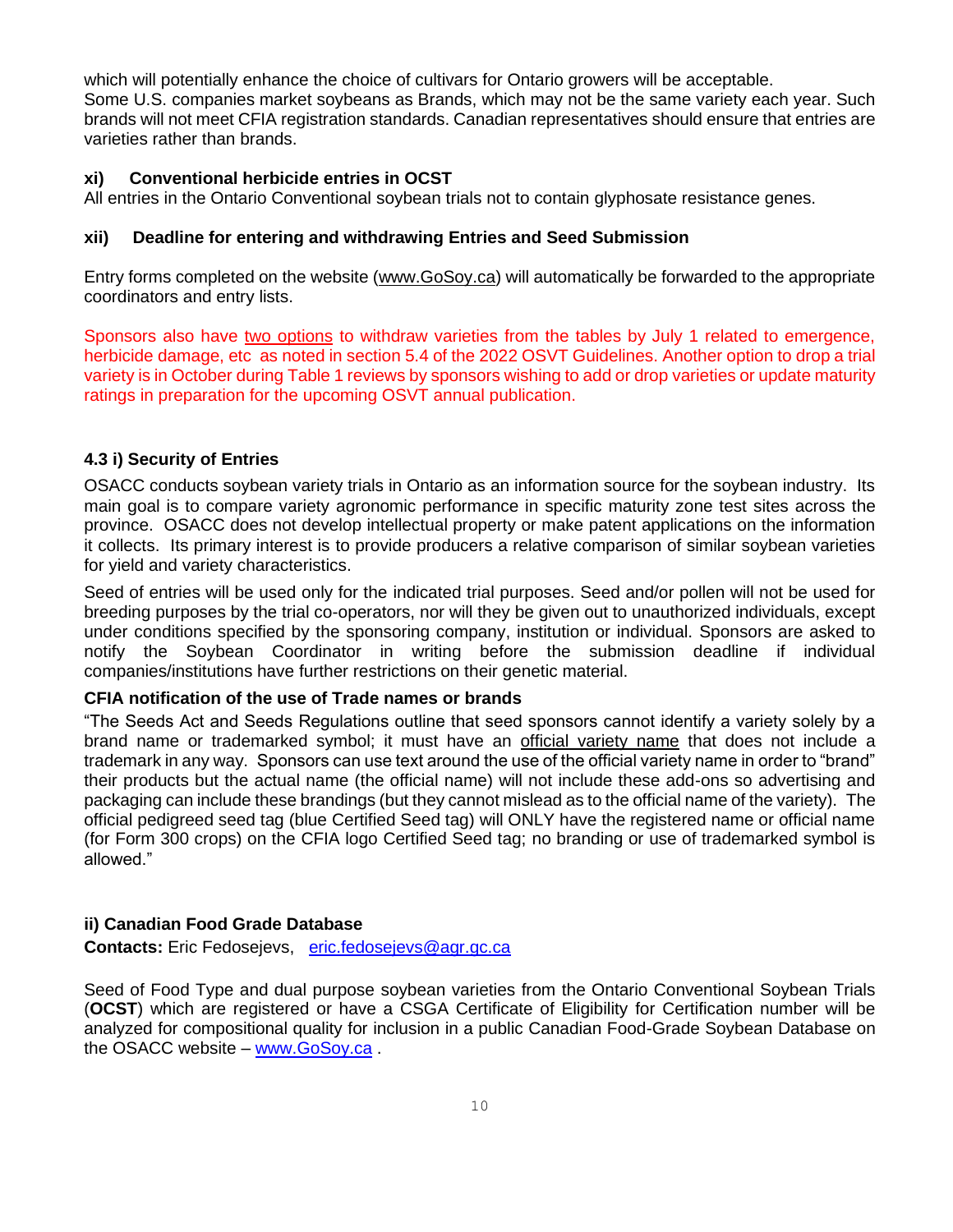**Only the varieties of those sponsors who have consented to have their varieties included will be reported on the GoSoy.ca website. If your organization wishes to have your varieties included for the 2022 crop year, please be sure to indicate this when completing your Entry Form.** 

Soybean composition is determined on samples from individual trial plots and means and ranges are included in the tables for each parameter. The Food Grade Database Team provides sample containers for a sub-sample from each harvested plot. All of the cooperators and their staff are extremely diligent in supporting this protocol.

# **4.4 Entry Fees**

The Ontario Soybean And Canola Committee will send invoices to sponsors in July, 2022 for payment of their entries based on the following fee schedule plus the Harmonized Sales Tax (HST). Applicable fees are as follows:

Starting in 2022 there will be only one entry fee of \$525 for both Registered and Experimental varieties.

The \$525 entry fee applies to the MG0, MG1, MG2 Early and MG2 Late zones which have 4 locations each. Fees for the MG00 Early zone (1 location) will be invoiced at 25% of this rate and fees and for the MG00 zone (3 locations) will be invoiced at 75% of this rate.

Special notice: Seed sponsors that enter entries into a maturity group and are not able to supply seed to the seed distributors in a timely manner and do not cancel the entry request in time to meet deadline dates as determined by the MG co-ordinator will be required to pay the full entry fee. The missing entries will be replaced with fillers by the MG Zone coordinator.

# **5. Public Trials**

# **5.1 OSV Trial Profile:**

The Ontario Soybean Variety Trials (OSVT) are conducted across Ontario by MG Zone Coordinators/Trial Cooperators at various research facilities, and farm locations. For the MG0 (2600), MG1 (2800), MG2E (3100) and MG2L (3400 HUZ) four Public Registration/Performance trials per Maturity Group. Experimental and Registered varieties will be categorized as one category beginning in 2022.

Zone Coordinators and Trial Cooperator Guidelines**:** Zone Coordinators and Trial Cooperators are required to obtain optimum trial site conditions with minimum risks and equal opportunity for testing soybean genetic performance in regional farm field environments.

Field locations for testing OSV must have uniform soil types for soil specific trial locations ex: clay vs loam soil types; field topography needs to be level with no undulating low and high areas that do not drain uniformly; trial locations need to be tiled with uniform drainage characteristics; and all plot borders should be a minimum of 12 meters from any treed fence rows and buildings. Trials are managed using accepted best management agronomic practices and the utmost care should be taken to ensure any crop management is uniformly applied to all trial entries.

Planting and harvesting dates must be closely aligned to surrounding regional grower field operations in order to meet BMP standards. Trial locations should not be harvested later than October 31.

Application of fungicides and insecticides are to be discussed with the MG Zone Coordinator for approval. All chemicals applied to trial plots must be registered and applied at recommended package label rates.

OSACC does not guarantee that all trial locations will be accepted for publication purposes since factors out of the control of OSACC such as weather extremes, etc. may influence the outcome of trials. Fees for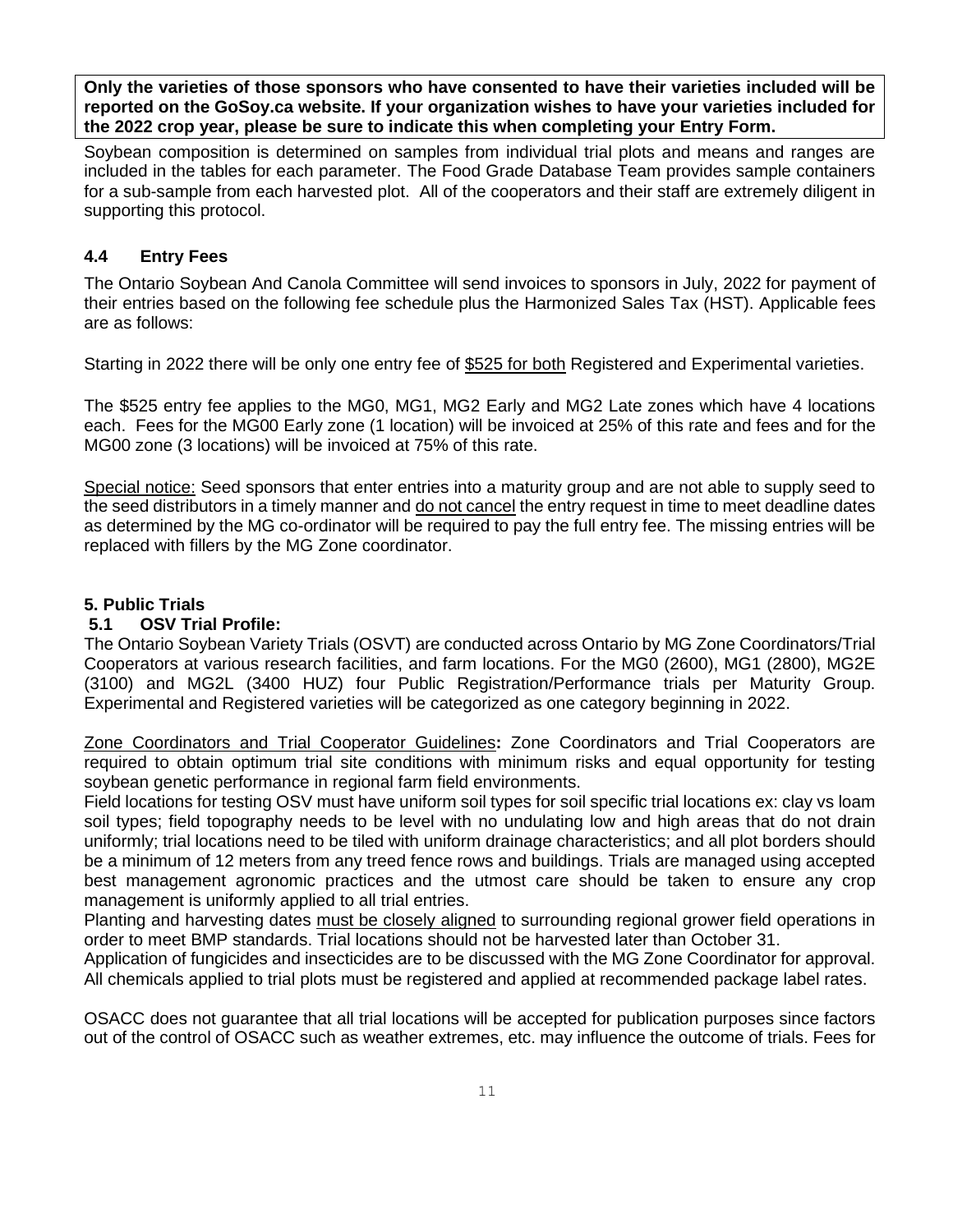invalid trials deemed to be the result of mismanagement will be returned. Fees for invalid trials which, in the opinion of OSACC, were caused by events beyond the control of the trial co-operator, will not be returned.

Herbicide Management. The OSV public trials are divided into 2 separate trials, the OCST and the OGST, based on herbicide management. The OCST, with only standard (glyphosate susceptible) non-GMO varieties will be grown using standard management methods and recommended herbicides (nonglyphosate herbicides) and the OGST will have transgenic varieties only, using standard management methods and glyphosate herbicides applied according to label recommended rates and plant growth stages.

OSACC requires that BMP for weed control is required in order to prevent weed impacts on yields across plots. Trial cooperators are asked to take extra weed control measures by knowing the weed history of field plots and adjusting to pressures by alternating weed specific herbicides and additional preplant incorporated soybean herbicides that will add extra weed control in problem fields. Timing of herbicides to stop weed growth is essential to reduce growth that can easily go beyond control and impact.

Field plots that are inspected and noted to have excessive widespread weed populations across a trial that appear to be invasively affecting test variety growth will be rejected based upon several inspector reports.

Maturity of Candidates. OSACC does not want to extend the maturity (on the late side) of the entries in the tables in the annual Ontario Soybean Variety Trial Report. The coordinator will identify anomalies each year in the MG tables to indicate the preferred late cultivars in each table.

Prior to entry of a line in a MG trial, **the sponsor** should have Ontario maturity test data which would support that the entry would mature no later than the preferred late cultivars in the intended MG Table in which it is to be entered.

The zone trial cooperator will have the discretion to determine maturity status of the late entries in relation to surrounding entry maturities and if it is determined (after alerting sponsor) that an entry(s) in a trial is sufficiently late to impair the timely harvest of the trial then the entry will be averted and the remaining varieties in the trial will be harvested.

After analysis of data from the first year in the trial, if an entry is later than any entry in the published corresponding MG table, then the MG zone coordinator will contact and alert the sponsor that the entry might be in the wrong MG zone trial. If the sponsor re-enters the late cultivar in that trial and it is later than any other registered entry in the MG table, at the coordinator's discretion, the data would not be published.

### **5.2 Data Collection, Analysis, and Distribution**

All Public trials shall have a minimum of three (3) replications/location with entries randomized in an experimental design suitable for the number of entries.

Data for yield, maturity, plant height, lodging, flower, pubescence and hilum color, oil and protein content, and grams per 100 seeds will be collected for all Public trials. Food Grade Entries in the OCST, the varieties of those sponsors who have consented to have their varieties included will be analyzed for compositional quality for inclusion in a public Canadian Food Type Database on the OSACC website GoSoy.ca. Other variables such as height of pods, seed quality and disease or pest incidence may be recorded in some trials.

Yield should be reported as kg/ha at 13% moisture. Maturity should be recorded as days from planting to the date when 95% of the pods have ripened. Delayed leaf drop and green stems are not considered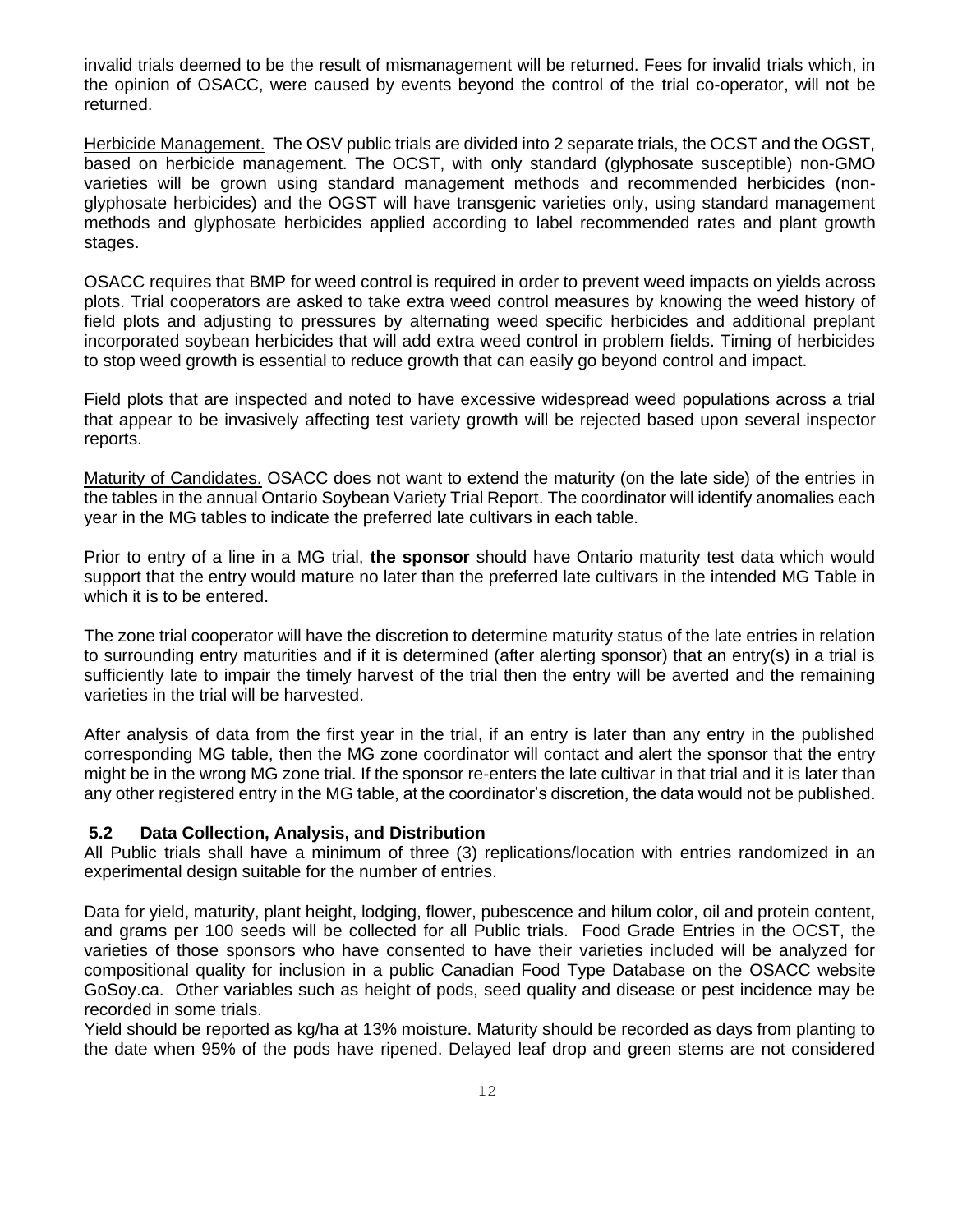when assigning maturity. Oil and protein are reported on a dry matter basis and are obtained with an NIR whole-grain analyzer.

Data for any variety from a single trial location may only be reported to the sponsor or breeder of that variety upon request to the appropriate MG zone coordinator.

# **5.3 Evaluation of Special Attributes**

**(i) Phytophthora Root Rot**. All public test entries will be tested at the Woodslee Phytophthora trial area by Dr. Owen Wally, Harrow research centre field crop pathology lab, for field tolerance to prevalent races of root rot caused by *Phytophthora sojae.* Field tolerance will be reported as the average stand at R6 growth stage for each MG trials and reported a minimum of 2 years of data.

**Seed Sponsors will be send Phytophthora labelled seed envelopes directly to Ashley Wragg, Harrow Research center as designated in the above Seed Distribution guidelines Section 4.2 vii).**

Race specific resistance is not determined; this information is to be supplied by the sponsor if available. Companies or institutions that wish to have a variety/line identified as having specific gene resistance to phytophthora in the annual Ontario Soybean Variety Trial reports should indicate the specific resistance gene(s) on the entry form. Trial fee is allocated from part of the total entry fee for each variety.

**(ii) White Mold Testing** will be cancelled for 2022.

**(iii) Soybean Cyst Nematode.** No SCN testing of resistant varieties in 2022.

### **5.4 Inspection of Trials and Valid Trials**

Public Trials will be inspected by members of OSACC. Inspections will be made by representatives of institutions other than those conducting the trial.

Problems with variety trials should be reported in writing (email) by the Sponsor to the appropriate MG zone Coordinator in a timely manner as soon as the problem is detected. Sponsors must understand that a request to drop two or more trial sites for a MG zone Table for a variety because of stand problems etc will have to drop all variety entry trial sites for that specific variety in that MG zone ie: dropping selective trial plots from a MG zone is not acceptable.

Sponsors observing poor emergence for a specific variety seed lot may drop the entry from the MG zone that the variety is tested by notifying the MG zone coordinator and the Soybean Coordinator in writing no later than July 1.

### Official site inspections:

Trial sites may be inspected randomly by any OSACC members any time. All inspectors will be asked to volunteer positive or negative comments on the condition of the trial plots. The Trial Blog in the GoSoy.ca member's area is for providing timely information on OSV plots at any time. Posting of pictures from OSV trial sites is encouraged.

It is recommended that trial site plot maps be posted on GoSoy.ca by July 1 or contact the trial site cooperator for test site information.

Trial sites to include plot numbers at least every  $4<sup>th</sup>$  plot in the range with clearly identifiable plot numbers that are the same as on the sponsor referenced plot maps. Please use evaluation forms found on the member page of Gosoy.ca. Timely notice of plot conditions is important and do not wait until after harvest to inform sponsors and trial cooperators.

Coordinators, sponsors and technical staff to communicate growing season updates on location conditions, emergence and plot stand problems for 4 different plant stages - after planting, V1-V3, R1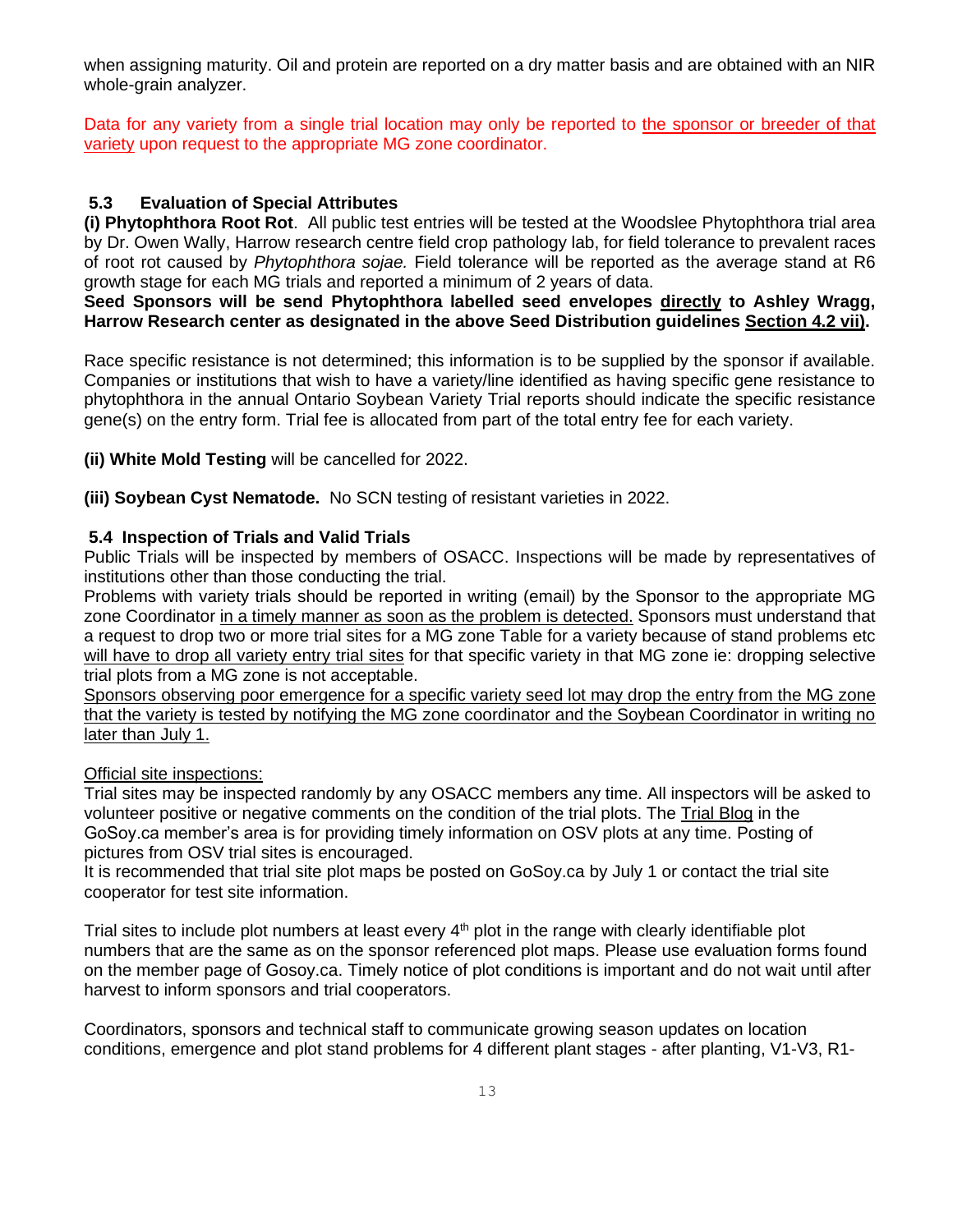R3 and maturity or leaf drop. Observations can be posted directly on the Trial Blog in the GoSoy.ca Member's Area. Please use OSACC blog to alert members.

Phytophthora trials will be inspected by OSACC representatives of institutions other than those conducting the trial.

All Public trial locations must have a coefficient of variation (CV) of less than15% for seed yield to be considered valid. Trial data for each trial location must be analyzed using sound scientific statistical analysis methods.

### **6. Performance Reporting and Publication**

Any entry which is registered through the Canadian Food Inspection Agency, by November 20, or varieties that are exempted from registration but have obtained CSGA certification by November 20, will be included in Table 1, of the annual Ontario Soybean Variety Trial publication and Gosoy.ca website.

At the request of the sponsor, entries supported for registration will be posted on Table 1.

At the request of the sponsor, one year varieties registered by November 20 and having performance information from the OSACC public trials will be entered on Tables 2-6 and will be added to the GoSoy.ca OSVT posted publication for the November 20, January 20, March 20 or July 20th updates.

At the request of the sponsor, additions will be made to the GoSoy.ca OSVT tables after November 20, March 20 and July 20 providing that there is a minimum of 4 new registered or certified varieties. If there are fewer than 4 new registered or certified varieties by the  $20<sup>th</sup>$  of the month then these will be carried forward to the next update of January 20, March 20, July 20 and November 20.

Drafts of Table 1 will be posted on the member's area of the website for sponsors during the last week of October for review and modification.

Maturity will be listed as days to maturity in Tables 2-7. Table 1 varieties will be sequenced by using relative maturity to one decimal point for listing the varieties from early to late. Varieties listed in Table 1 will be assigned a Relative Maturity rating by the sponsor. Evaluation of changes to a variety Relative Maturity grouping will be the responsibility of the sponsor.

Information for assigning of Relative Maturity is available in the GoSoy.ca website member's area at the bottom of the Entry page. The following is the reference guide available on the website:

#### **OSACC use of Relative Maturity for Soybean**

In 2010, OSACC (then OOPSCC) made the decision to use Relative Maturity (RM) ratings for soybean maturity, replacing the system of Heat Unit ratings. Relative Maturity is a system whereby new cultivars are compared over years and locations to established cultivars, and RM ratings for the new cultivars are assigned relative to the established cultivars. There are 13 maturity groups (MG) recognized in the Americas ranging from the earliest MG 000 to the latest MG X. In Canada, soybeans in maturity groups ranging from MG 000 to MG III are grown. Each decimal unit is approximately equivalent to one day of maturity, that is, a cultivar rated MG 1.5 is about 5 days later maturing than a cultivar rated MG 1.0 in its region of adaptation.

#### **Rules for assigning a Relative Maturity**

1. Cultivars with the same average days to maturity, over several years grown in the same trial, should have approximately the same RM rating.

2. Relative maturity ratings cannot be negative.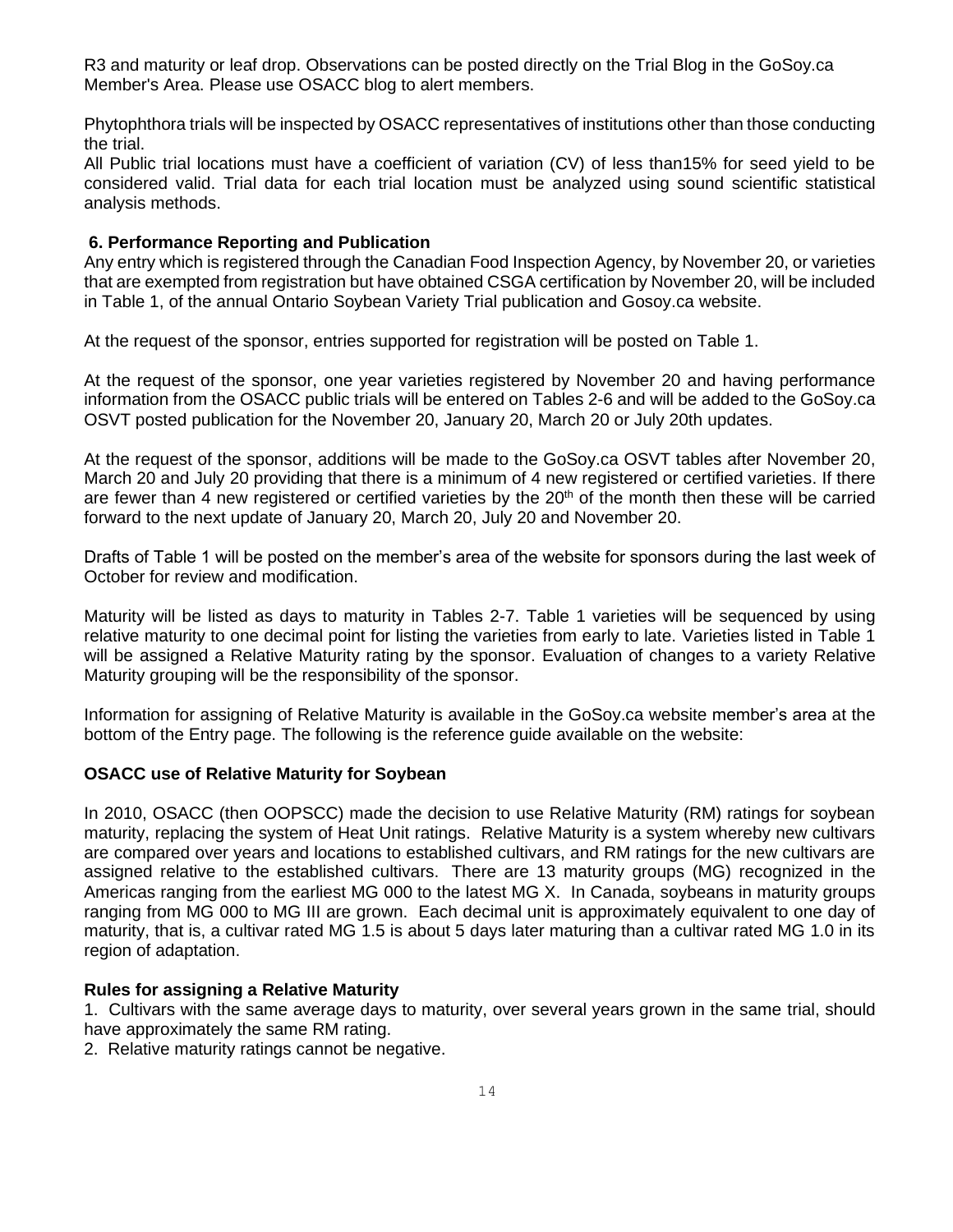3. Relative maturity ratings can only have one decimal place. A double zero rating is denoted "00.2", not "0.02".

Additional information about MG designations is available in the GoSoy.ca member's area.

Entering varieties into performance trials is voluntary by the sponsors; a fee is required which varies depending on whether an entry is registered or certified by March 20, or an experimental variety.

All data and variety information should be submitted by November 20 (depending on conditions during harvest), in order to be included in the Ontario Soybean Variety Trials Report. Publication editing will be carried out the following four days in order to meet the earliest possible publication date.

# **7. OSACC Soybean Database and Preparation of Summaries**

OSACC has a custom web-based Data Management System (DMS) for maintaining a database of Public trial results and for computing performance summaries. Each entry designation is assigned a unique numerical code in the program. For the computer to read a data set from a trial, the matching designation for each entry must be in the computer and the data file.

Each spring all soybean cultivars to be tested are entered electronically by the sponsors into the OSACC website database to establish the entry lists for each Public area trial.

Each year locations for all Public trials are checked against those in the system and any OSACC approved trial locations are entered into the annual guidelines and database.